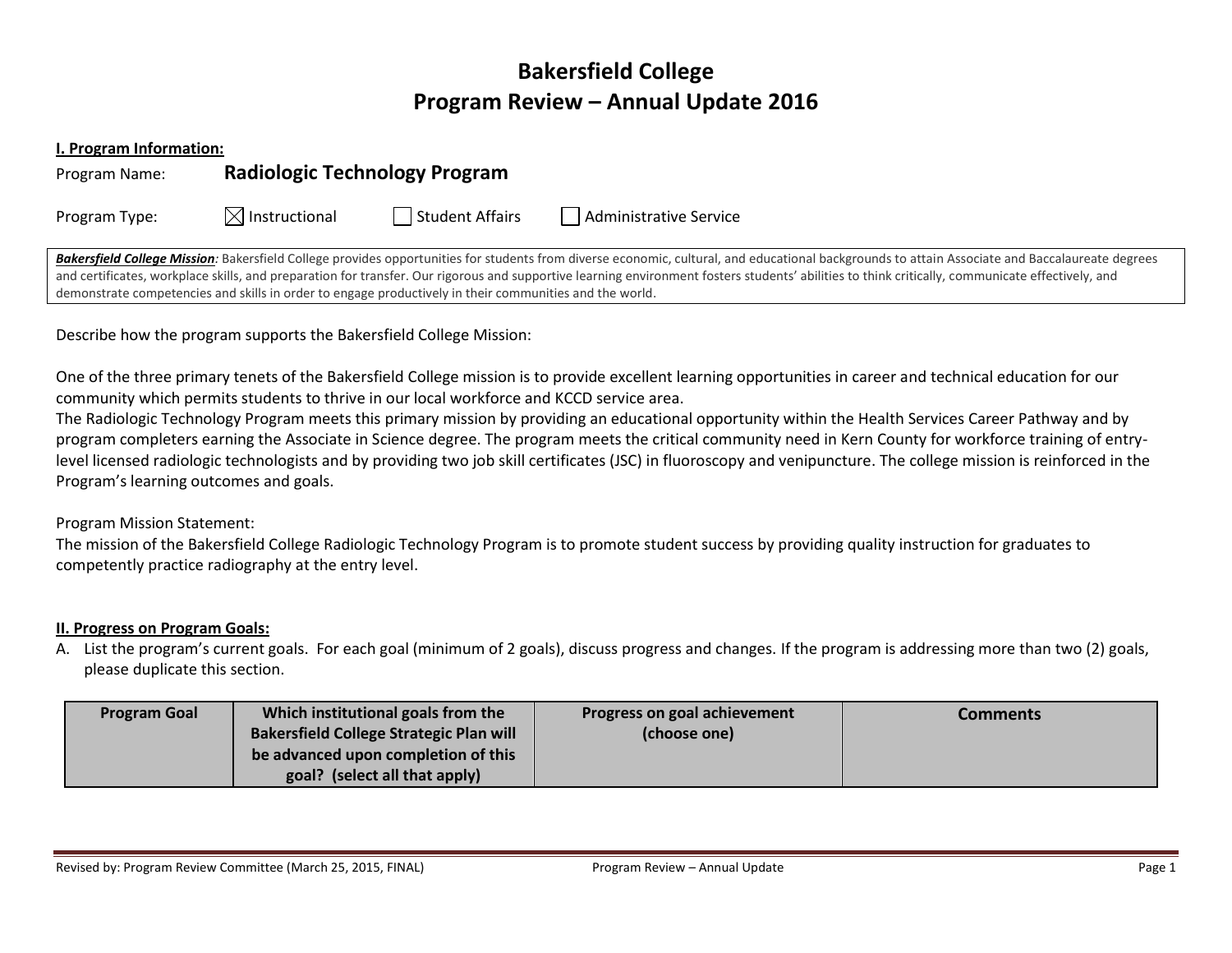| 1.Continue<br>Programmatic<br>Accreditation with<br><b>JRCERT</b> and State<br>CDPH-RHB                                                                   | $\boxtimes$ 1: Student Learning<br>2: Student Progression and Completion<br>3: Facilities<br>4: Oversight and Accountability<br>$\boxtimes$ 5: Leadership and Engagement                     | Completed:<br>(Date)<br>Revised:<br>(Date)<br>$\boxtimes$ Ongoing:<br>Fall 2015-State Visit (Date)      | Fall 2015 State Visit: Met Title 17<br>Regulations with On-Site Visit to<br><b>College and Clinical Education Sites;</b><br>Fall 2016 JRCERT Site Visit: Scheduled<br>for Nov 17 & 18, 2016                                                                                                                                                                                                                                         |
|-----------------------------------------------------------------------------------------------------------------------------------------------------------|----------------------------------------------------------------------------------------------------------------------------------------------------------------------------------------------|---------------------------------------------------------------------------------------------------------|-------------------------------------------------------------------------------------------------------------------------------------------------------------------------------------------------------------------------------------------------------------------------------------------------------------------------------------------------------------------------------------------------------------------------------------|
| 2. Develop Learning<br>Activities and<br>Methodologies<br>utilizing the new<br>radiographic &<br>fluoroscopic<br>equipment<br>installed in summer<br>2015 | $\boxtimes$ 1: Student Learning<br>$\boxtimes$ 2: Student Progression and Completion<br>$\boxtimes$ 3: Facilities<br>4: Oversight and Accountability<br>$\vert$ 5: Leadership and Engagement | Completed:<br>(Date)<br>Revised:<br>(Date)<br>$\boxtimes$ Ongoing:<br>2015-2016 and 2016-<br>2017(Date) | Activities for all radiography lab<br>courses (RADT B2a,b and c, RADT B3a<br>and b, and RADT B5) were either<br>revised and/or developed new for the<br>new digital equipment in 2015-16.<br>On-going goals for 2016-2017 include<br>utilization of the medical grade paper<br>printer for use in labs together with<br>greater implementation of saving<br>images to CD's and USB's to reduce<br>use of more expensive x-ray film. |

# B. List new or revised goals (if applicable)

| <b>New/Replacement Program Goal</b>                                                                                                                                                                                                                                           | Which institutional goals will be advanced upon<br>completion of this goal? (select all that apply)                                                                                         | <b>Anticipated Results</b>                                                                               |
|-------------------------------------------------------------------------------------------------------------------------------------------------------------------------------------------------------------------------------------------------------------------------------|---------------------------------------------------------------------------------------------------------------------------------------------------------------------------------------------|----------------------------------------------------------------------------------------------------------|
| Explore alternative media storage for<br>radiographic images and use of these images<br>in the x-ray lab. Explore the computer<br>technology and Canvas platform needed to<br>implement this. Requires student computer<br>workstations and additional computers in<br>MS-21. | $\boxtimes$ 1: Student Learning<br>$\boxtimes$ 2: Student Progression and Completion<br>$\boxtimes$ 3: Facilities<br>4: Oversight and Accountability<br>$\Box$ 5: Leadership and Engagement | Reduce expense of film cost. Increase<br>efficiency of image review from multiple<br>electronic devices. |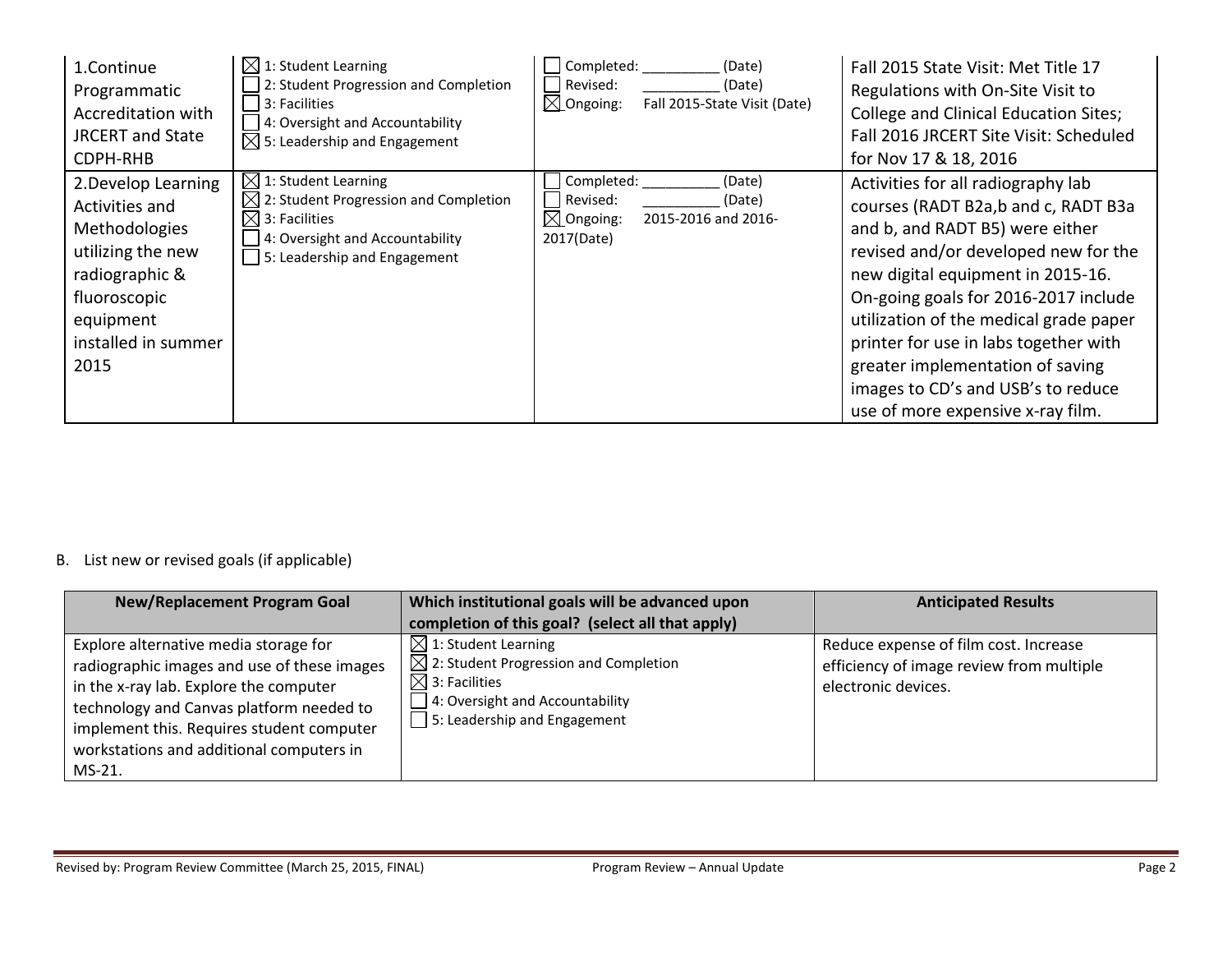#### **III. Trend Data Analysis:**

Highlight *any significant changes* in the following metrics and discuss what such changes mean to your program.

A. Changes in student demographics (gender, age and ethnicity).

Program demographics indicate that the female population ranged from 60-75% from 2011-2012 to 2015-2016 academic years. The male population varied from 24-40% from 2011-2012 to 2015-2016. The demographics for the program consistently demonstrate a somewhat disproportionate rate compared with the college as college-wide population. College-wide date for 2015-2016 there are 54% females/45% males (these numbers do not equal 100% but the trend data reports this). Age demographics indicate that the program percentage of females enrolled is higher than the BC student population while male population is lower. This data does match anecdotal workforce demographics for radiologic technology.

The highest population of students at the college for 2015-2016 is the 20-29 age range (51%) and this is also the highest population of students within the program (47% for 2015-2016). One major difference in program statistics vs. college statistics is that the program has 0% of its student population from age 19 & under while the college average for the past year is 28%. Another major difference in program statistics vs. college statistics is that the program has an older age population with 33% of students in the 30-39 age range while the college average is 13%. The most likely rationale for this is that the program has 1 year of prerequisites to complete prior to applying for program entry as well as a 2 year wait list to enter the program once program prerequisites are met.

Program ethnicity somewhat mirrors college data with Hispanics/Latinos representing the largest group of students. This population was lower for the program at 51% while the college was 66% for 2015-2016. The percentage of white students for the program is 11% higher than the college (33% compared to 22%) for this past year. The African American population enrolled in the program for 2015-2016 was the same as the college at 4% but this represented a 2% from 2014-2015. The Asian/Filipino/Pacific Islander population for the program is higher than the college average for 2015-2016 with 9% compared to 4%. The program needs to continue to engage with the college educational advisors/counselors and special population groups on campus (Veteran's, African American males, SGA and others) to explore the radiography career while also continuing to participate in outreach activities with high school students and various career days. In 2015-2016, the Radiologic Technology faculty participated in the CTE Allied Health career day and the SGA career day to promote student access.

B. Changes in enrollment (headcount, sections, course enrollment and productivity).

Program course enrollment remained stable from 2010-2015 on its number of sections (18 or 19) and number of students/section (varied only 20-22) for face-to face classes. There are no on-line courses for the program.

The program demonstrated lower subject productivity from 2011-2015 when compared to the college. Program productivity ranged from 13.0-15.7 FTES/FTEF while the college ranged from 16.6-17.5 FTES/FTEF for this same time period. Overall, program costs fall below the State apportionment allotted for FTES for a smaller program that is State regulated by a low faculty-to-student ratio in laboratory science course sections.

C. Success and retention for face-to-face, as well as online/distance courses.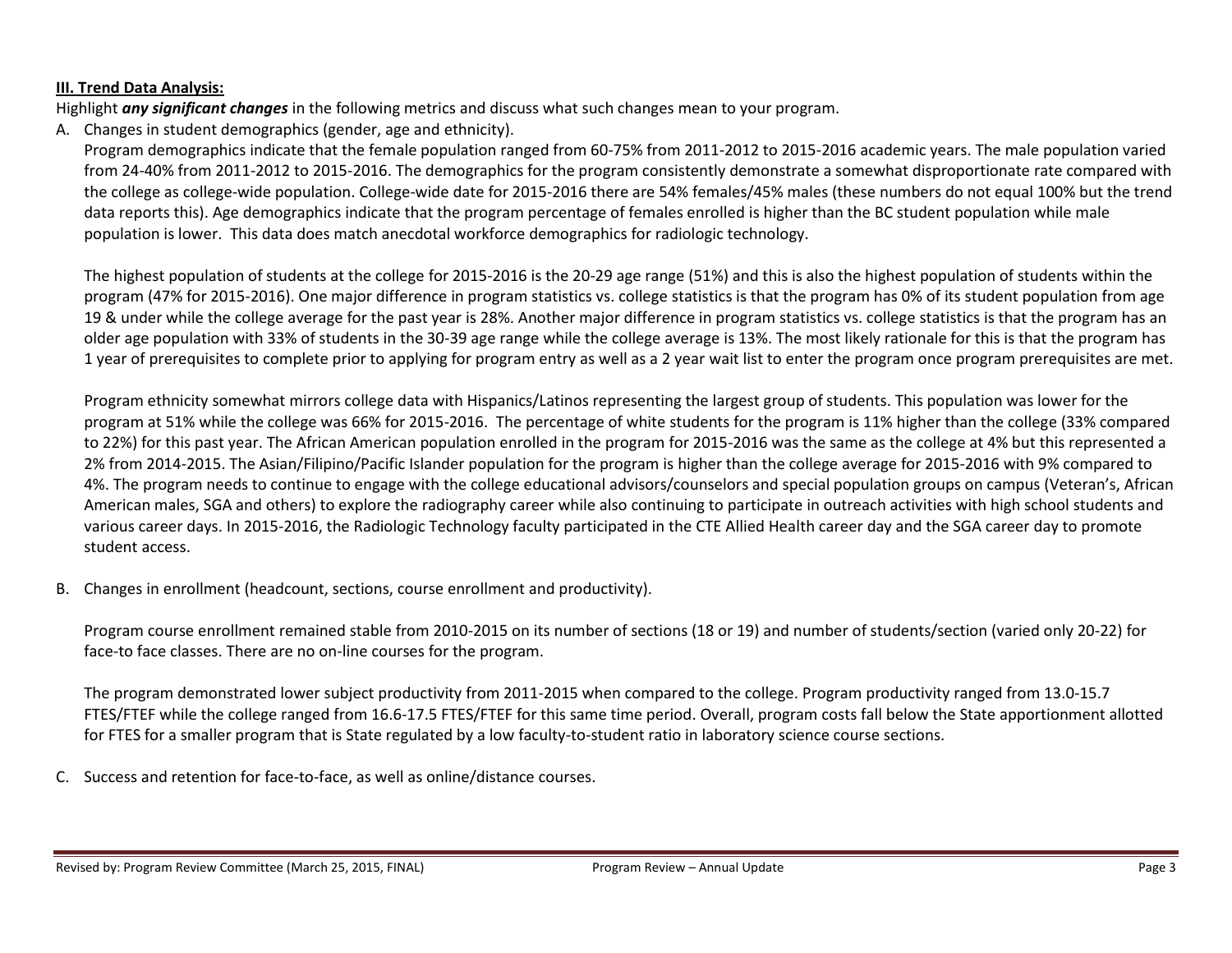Success and retention rates continue to remain excellent and significantly above college-wide statistics. Program retention was 97-100% for the past five years (2011-2015) while college retention for face-to-face courses varied from 84-87% for the same time period. Program success remains excellent with 95- 99% while college success was significantly lower with 68-71% for 2011-2015. There are no online/distance education courses.

- D. Other program-specific data that reflects significant changes *(please specify or attach).* All Student Affairs and Administrative Services should respond.
	- State of California, Employment Development Department (EDD) [\(www.labormarketinfo.edd.](http://www.labormarketinfo.edd/)ca.gov) projects an "outlook or demand" increase of 13.9% from 2014-2024 (from 16,600 to 18,900) for radiologic technologists in California. The career of radiologic technology is a high wage career that remains in demand. EDD data indicates that the 2016-1<sup>st</sup> quarter hourly mean wage is \$37.10/hour.
	- Graduate surveys conducted by the program annually have demonstrated a 100% local employment rate for program graduates within Kern County from 2011-2015 (defined by graduates seeking employment and those not continuing their education).
	- The Employer Survey for program graduates is conducted 1-year following completion. The 2015 Employer Survey stated 100% satisfaction with the performance of program graduates by stating that their satisfaction was excellent (67%) or meet expectations (33%). This data matches the program's benchmark. The 2015 survey demonstrated the same satisfaction as in the 2014 survey.

# **IV. Program Assessment (focus on most recent year):**

## Use attached **Assessment Report Form AU Tab**

A. Describe *any significant changes* in your program's strengths since last year.

Our program strengths continue to be licensure exam pass rates, the local medical imaging community support provided to the program and the program's ability to meet local employment needs.

- The licensure pass rates with the American Registry of Radiologic Technologists remain consistently excellent. Eighty-nine (89) examinees have passed the exam on the first attempt for the 5-year period of 2011-2015 with a mean pass rate of 92.13%. College results continue to 2-4% higher than the national mean for this percentage.
- 100% of program graduates in both 2015 and 2016 rated the quality of faculty lectures and presentation as excellent or good on the Program Completion Survey. Faculty continue to maintain currency in the professional radiography discipline and employ relevant education in emerging xray technologies including digital imaging.
- The program has a wide breadth of clinical education agencies that partner with the college to provide quality opportunities for student engagement and learning in the clinical environment. Opportunities for learning include acute care hospitals, radiology and orthopedic offices and include locations in both Bakersfield and Delano, CA which provides a wide breadth of training opportunities and employment opportunities within Kern County
- B. Describe *any significant changes* in your program's weaknesses since last year.

As reported in the 2015 Annual Program Review, the community continues to request life-long opportunities in medical imaging including mammography and computed tomography education. Meeting this request did not and will not occur this year as the program is currently focusing on mentoring a new faculty member hired for 2016-2017 which represents 1/3 of the faculty. In addition, the program director is prioritizing the daily work of the department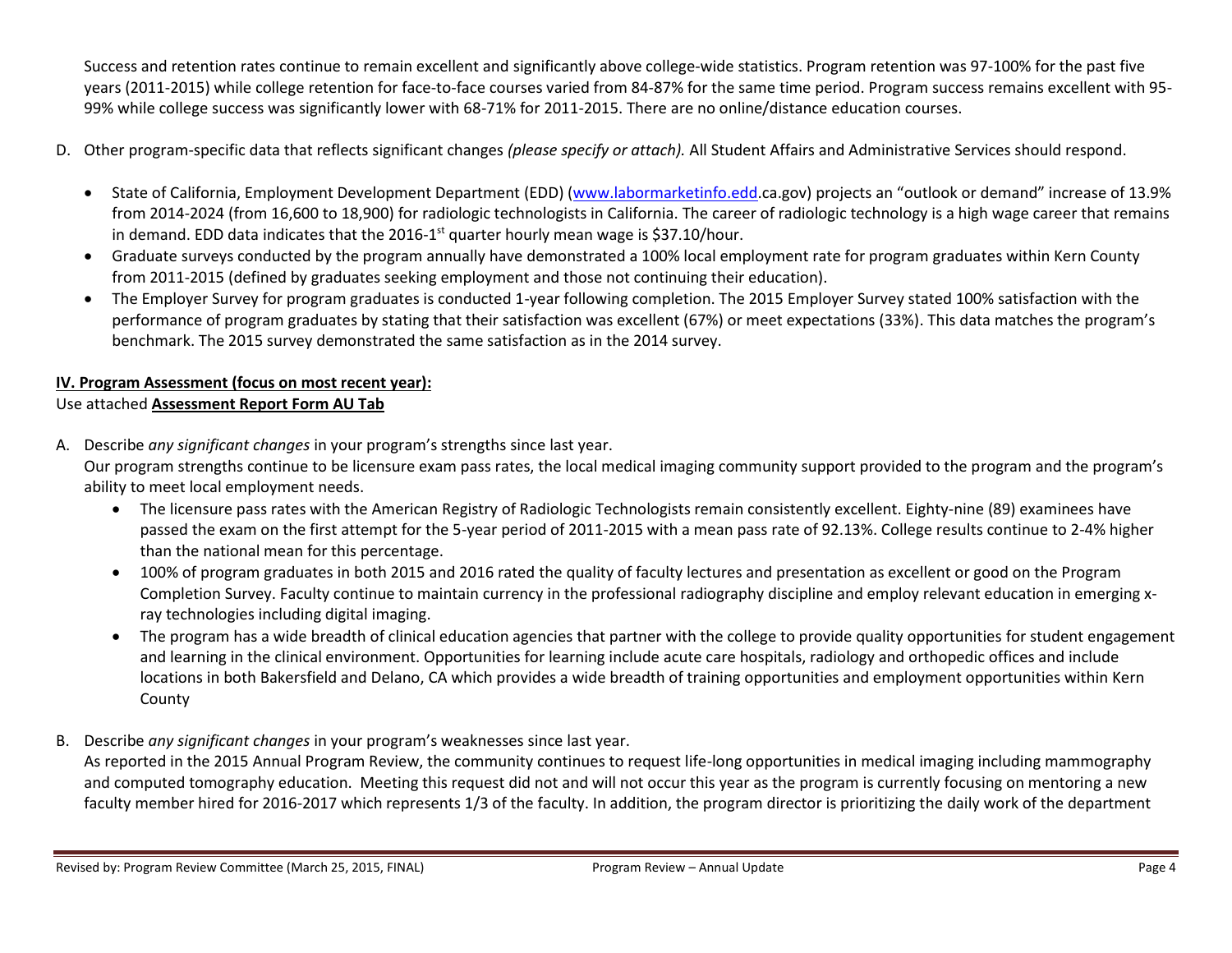assistant position (refer to letter "c" below) and preparing for national re-accreditation and an on-site visit by the JRCERT in November 2016. This has not permitted any change to occur in the area of continuing education course development and offerings.

C. If applicable, describe any unplanned events that affected your program.

There was approximately a 6-month vacancy in the department assistant position that supports the Radiologic Technology Program. This has directly increased the workload of the faculty director to keep the daily work flow occurring for college reporting but also for programmatic reports to both of the outside agencies that accredit the program. This includes the State Department of Public Health, Radiologic Health Branch and the Joint Review Committee on Education in Radiologic Technology (JRCERT). While this position was filled within the department there is a steep learning curve for the assistant that remains today which also impacts meeting deadlines.

**V. Assess Your Program's Resource Needs:** To request resources (staff, faculty, technology, equipment, budget, and facilities), please fill out the appropriate form.<https://committees.kccd.edu/bc/committee/programreview>

- A. Human Resources and Professional Development:
	- 1. If you are requesting any additional positions, explain briefly how the additional positions will contribute to increased student success. Include upcoming retirements or open positions that need to be filled.

The program is requesting one FT faculty replacement position for 2017-2018 due to one anticipated retirement effective in May 2017. This retirement represents 1/3 of the FT faculty for the program. Hiring a replacement faculty member will maintain access to the Rad Tech program and enable all courses within the AS Degree to be taught. This supports student success by each student cohort through the program, having them attain a degree and gain subsequent employment.

Future plans include another FT faculty replacement position for 2018-2019 for one anticipated retirement effective May 2018. This means that the entire faculty of the radiologic technology program will have been replaced between 2016-2018. The program continues to proactively mentor adjunct faculty and other individuals on how to qualify for instructor positions at the college by participating in BC hiring workshops and meeting with interested individuals.

- 2. Professional Development:
- a. Describe briefly the effectiveness of the professional development your program has been engaged in (either providing or attending) during the last year, focusing on how it contributed to student success.

The need for professional development specific to radiography, radiography education and instructional methodologies and the college are in greater need than they ever were due to faculty retirements from 2016-2018. In the past, program faculty have participated in professional development workshops and opportunities on-campus as well as off-campus by attending radiography education professional meetings. The radiography professional meetings, supported through CTE/VTEA funding, have provided effective opportunities to gain knowledge on instructional methodologies and adult student learning in face-to-face and clinical environments and this needs to continue.

Maintenance of competency in radiologic technology education standards was also a goal by attending a national conference of collegiate educators in radiography and also by specialized training provided on-campus in the x-ray lab by an equipment vendor. On-campus professional development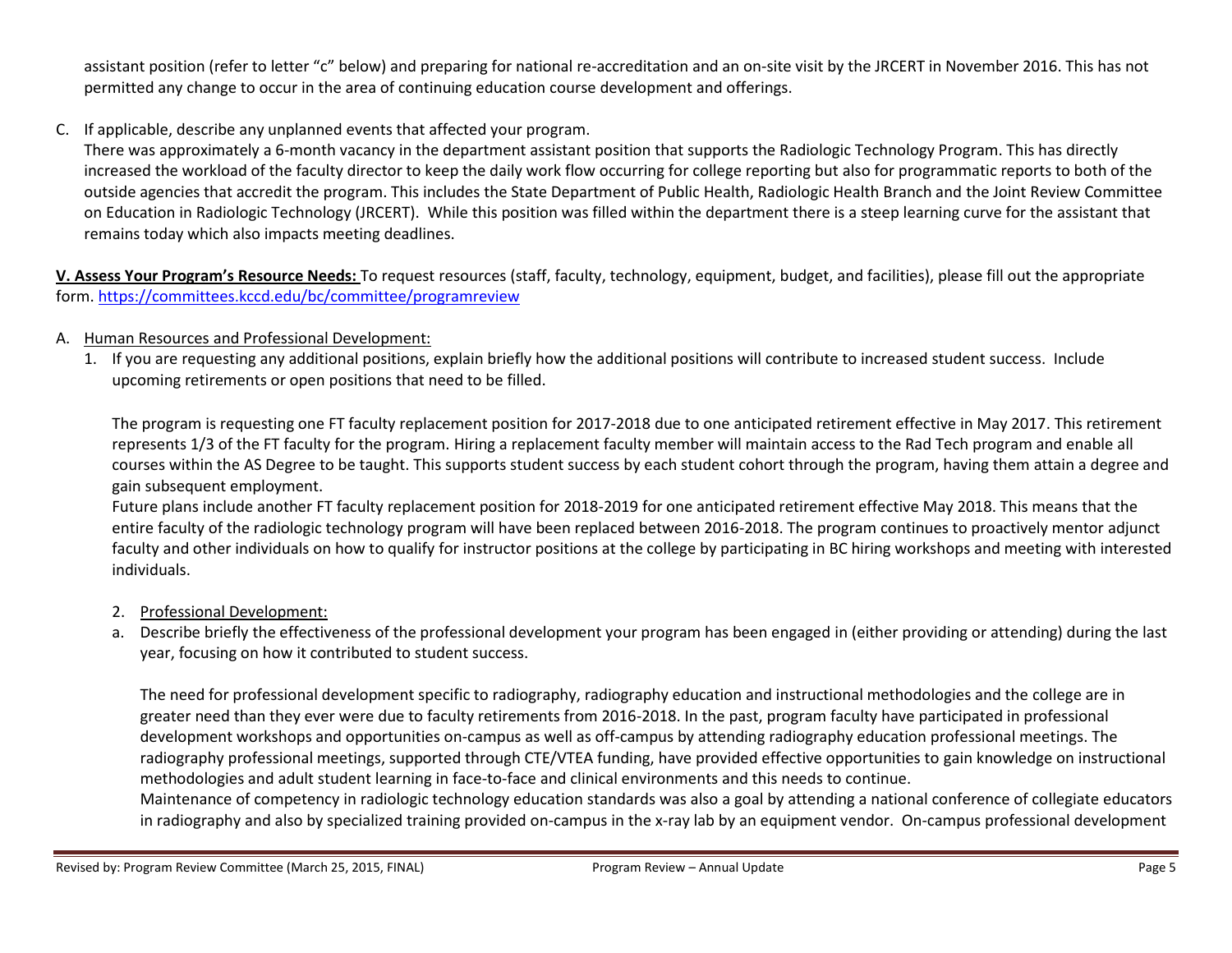has included participating in student success initiatives including Habits of Mind, Student Equity and others. Faculty have implemented multiple strategies learned in these professional development activities and made them best practices within the radiography course work which promotes student success. Flex week professional development activities that provide opportunities for learning about college initiatives and activities such as Canvas training.

b. What professional development opportunities and contributions can your program make to the college in the future? Professional development is necessary for faculty to remain current in the medical imaging technologies and regulatory requirements the program must implement for radiography licensure and accreditation. With the complete turnover of FT faculty in the next two years, this information was and will be regularly and deliberately shared with adjunct faculty to increase their knowledge in these areas. Adjunct faculty are always invited to attend the bi-weekly program faculty meetings to keep informed on student progression and policy and procedural changes. Experienced faculty members are mentoring new faculty as well as adjunct faculty and the professional experts who serve as the Clinical Instructors at affiliated clinical facilities. To formalize development of these individuals, dissemination to the program's clinical partners during the quarterly advisory meetings will include specific agenda items on professional development and college/program policies and procedures.

## B. Facilities:

1. How have facilities' maintenance, repair or updating affected your program in the past year as it relates to student success?

From last year's annual program review, multiple positive changes were made in the x-ray laboratory on campus. The primary change was the implementing new activities and experiments in lab courses because the new digital and fluoroscopic equipment permitted practice on equipment that now replicates industry standards. One example was the new mobile fluoroscopic unit which enabled students to explore its use in a safe and quite teaching environment in comparison to learning a busy surgery suite at the hospital. Every enrolled student was able to learn the correct operation of the unit and perform multiple experiments with it. Both the Program Completion Survey completed by the May 2016 program graduates and the Employer Survey conducted annually discussed the positive outcome of having this piece of equipment in lab. Following the installation of new equipment in summer 2015, the faculty also requested new bulletin boards for the lab and enabled the program to include student award plaques and pictures in the lab rather than having blank concrete walls. This provides external motivation to teach and learn when the environment is pleasant.

## 2. How will your Facilities Request for next year contribute to student success?

Safety concerns still exist in MS-54. The carpet in MS-54 has been taped together for over 7+ years and poses a regular tripping hazard. The carpet continues to pull up. The flooring was scheduled for replacement in summer 2015 but this was not completed by Maintenance and Operations.

BC Goals include facilities and infrastructure which specifies improvement and general maintenance. The facilities request for 2016-2017 includes one request from the past 5-6 program reviews. Specifically, painting and flooring replacement of the Allied Health wing of the Math-Science building is again being requested. The interior of Allied Health has never been renovated in 21 years since built in 1995. Basic maintenance/repair of aging facilities fits the college strategic goal for maintaining its infrastructure and by providing an external motivator for positive student engagement in a facility that is both clean and safe to utilize.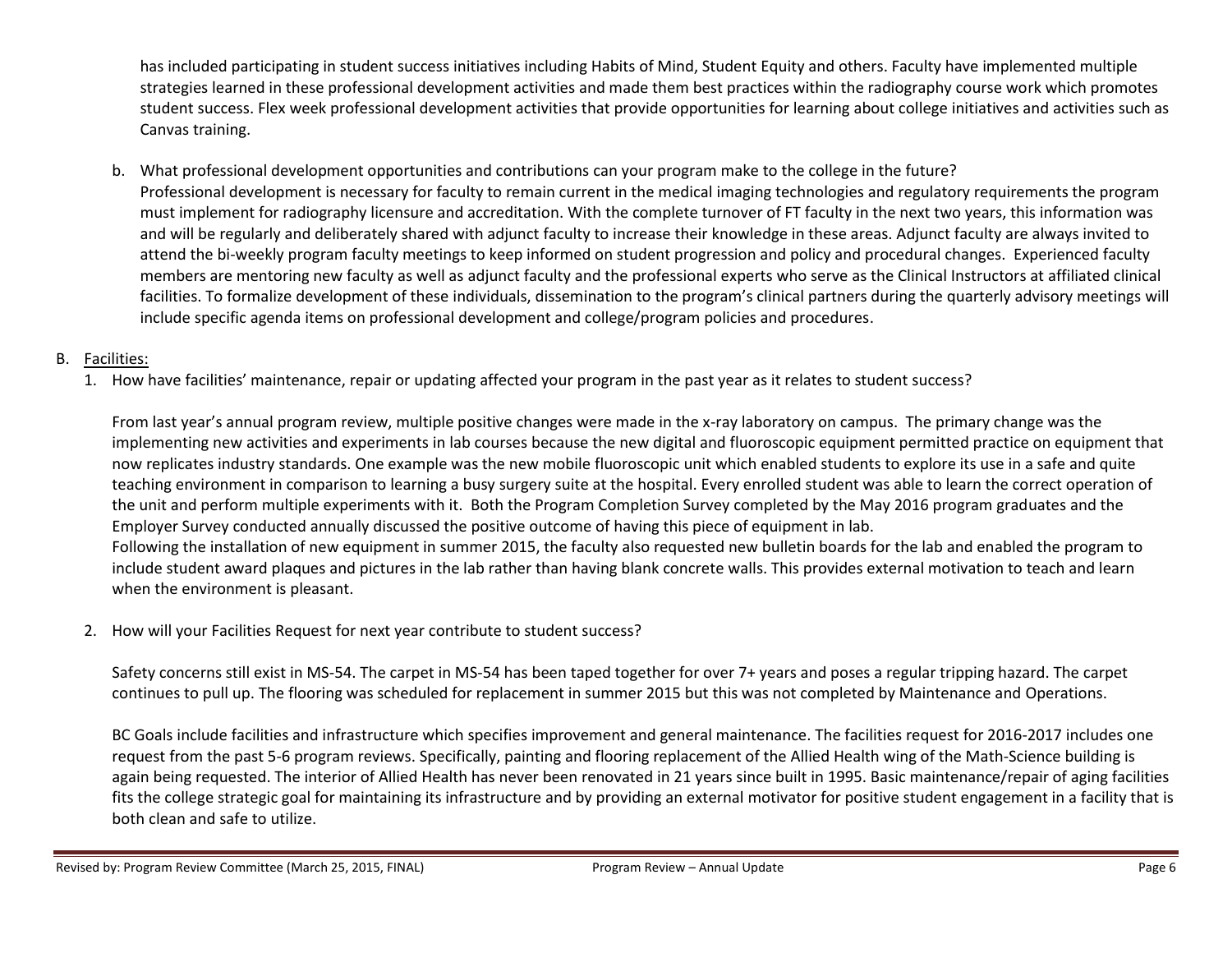#### C. Technology and Equipment:

1. Understanding that some programs teach in multiple classrooms, how has new, repurposed or existing technology or equipment affected your program in the past year as it relates to student success?

New equipment in spring 2016 included a medical grade paper printer for use in the radiologic technology laboratory. This will enable the program to use paper instead of medical radiography film for some lab reports. This will permit students to directly write onto the paper for inclusion in the report. Student success is indirectly improved by possibly redirecting funds for x-ray film in future years if additional computers can be incorporated into the xray lab which would permit students to display and use medical images in electronic form which would mimic industry standards.

- 2. How will your new or repurposed classroom, office technology and/or equipment request contribute to student success? No repurposed classroom, office technology or equipment.
- 3. Discuss the effectiveness of technology used in your area to meet college strategic goals. College strategic goals include the maintenance and funding for technology, facilities and infrastructure. Future lab renovations which are discussed in the Technology and Other Equipment Requests in this Program Review will help the program meet the college strategic goals of educating students for a modern technology competent workforce. Educational accreditation standards can also be met which require curricular offerings and labs to meet industry standards which support student completion and competency for the workforce.
- C. Budget: Explain how your budget justifications will contribute to increased student success for your program.

The Radiologic Technology faculty position being requested is necessary to teach all courses within the AS Radiologic Technology Degree as well have the skills to teach Venipuncture. In addition, this position is also necessary to continue to maintain State and national JRCERT programmatic accreditation standards for the faculty position of Clinical Coordinator.

The classified staff DAIII position being requested is to support the expanding Allied Health Department and specifically the new Health Information and Technology (HIT) Program being developed this year for implementation in 2017-2018 as well as the Radiologic Technology Program. Nineteen hours of a current DAIII position is budgeted for the radiologic technology program; however with the overall growth in the Nursing Department, the hours worked for this program never reach this amount. The HIT program will be have programmatic accreditation similar to radiologic technology and the program will require support to complete the accreditation process with only 1 faculty member working in this program.

The budget form for 2016-2017 planning identifies the requested budget for the Radiologic Technology Program without personnel costs. The budget request form submitted for planning reflects a more accurate projection of costs compared to the budget form submitted through the Dean by the Program Review Committee and Business Services Department. Therefore, the budget form was extensively revised for planning purposes to include accounts for materials fees which were not listed on the budget form sent to our area Dean. These were added to reflect on-going year-to-year operations.